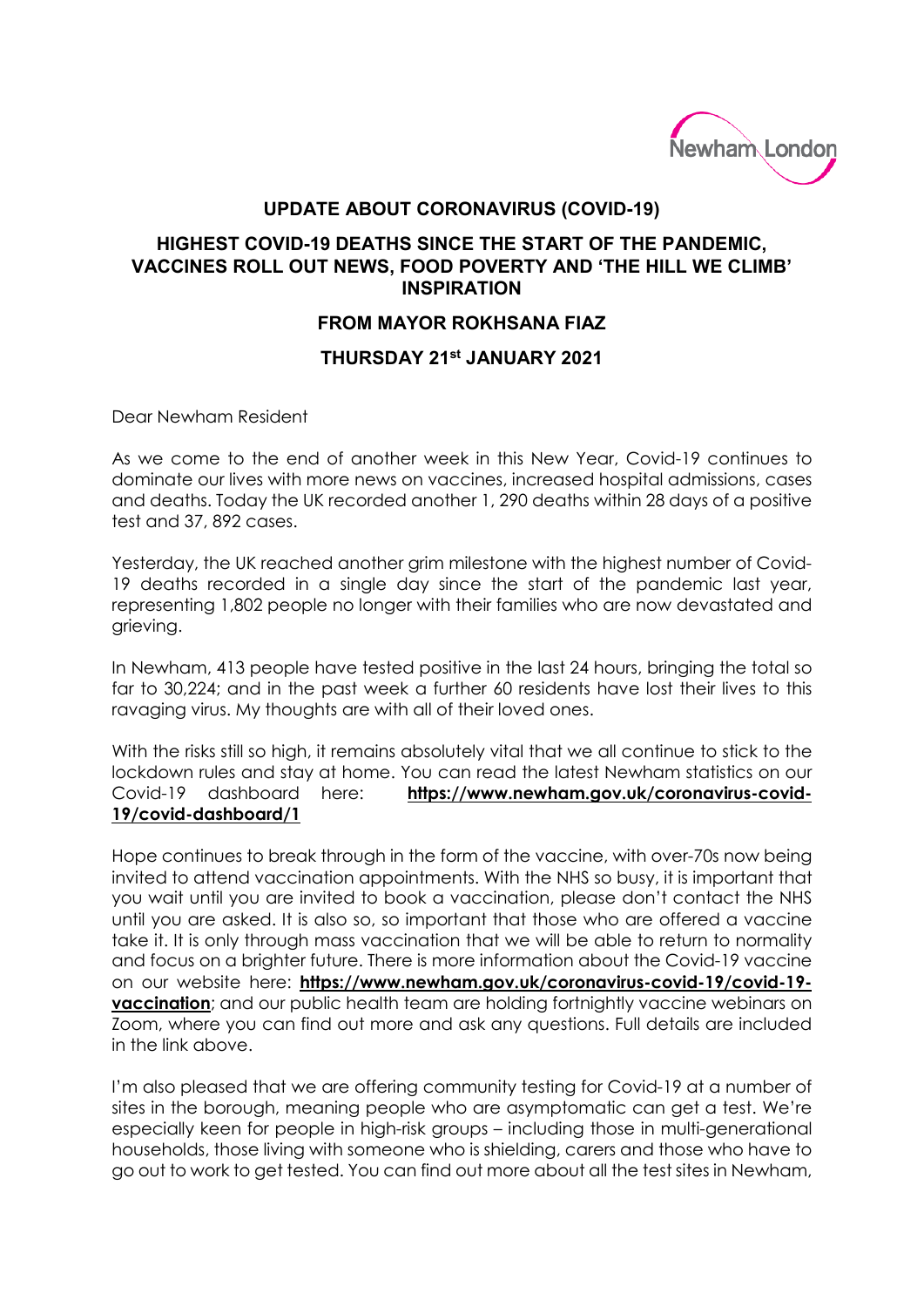including advice on support you can access if you need to self-isolate, in the news section below.

This week, I made two big announcements which underlines my unstinting commitment to support all our youngsters in the borough. As part of our 2021 Newham Year of Young Person plans, I announced that we will keep the full investment of £6 million in our Eat for Free programme, which offers a nutritious and healthy lunchtime meal to all primary school children in the borough, regardless of background. The programme is part of our ongoing commitment to supporting the health and wellbeing of all young people – and our longstanding plans to address poverty and inequality in Newham. You can read more here: **[https://www.newham.gov.uk/news/article/577/newham-s-flagship-eat-for-free](https://www.newham.gov.uk/news/article/577/newham-s-flagship-eat-for-free-scheme-guaranteed-by-the-mayor)[scheme-guaranteed-by-the-mayor](https://www.newham.gov.uk/news/article/577/newham-s-flagship-eat-for-free-scheme-guaranteed-by-the-mayor)**

Earlier today, I also announced the launch of an expert-led food security initiative to stamp out food poverty facing children and young people in the borough, which has been compounded by the economic impact of Covid-19. Building on the raft of measures put in place to support Newham children and families during the pandemic, investing over £6 million to date; and part of our 'Towards a Better Newham' recovery action plan; we will be addressing the impact of poverty facing more and more young people across all age groups in the Borough, including holiday hunger. Read more here: **[https://www.newham.gov.uk/news/article/578/mayor-of-newham](https://www.newham.gov.uk/news/article/578/mayor-of-newham-launches-expert-led-young-people-and-food-security-initiative-as-next-step-in-the-fight-to-stamp-out-food-poverty-in-newham)[launches-expert-led-young-people-and-food-security-initiative-as-next-step-in](https://www.newham.gov.uk/news/article/578/mayor-of-newham-launches-expert-led-young-people-and-food-security-initiative-as-next-step-in-the-fight-to-stamp-out-food-poverty-in-newham)[the-fight-to-stamp-out-food-poverty-in-newham](https://www.newham.gov.uk/news/article/578/mayor-of-newham-launches-expert-led-young-people-and-food-security-initiative-as-next-step-in-the-fight-to-stamp-out-food-poverty-in-newham)**

With input from world-renowned experts and £20,000 initial funding from the Health Foundation, the UK's leading health promotion charity, the *'Young People and Food Security'* initiative will work with children, young people and their families to map the scale of food security challenges facing households in Newham. The work of the experts will shape a new strategy and programme of interventions to tackle holiday hunger facing young people which will be launched in summer 2021.

Experts from the Association for Young People's Health will work alongside health inequality specialist, Professor Natalie Savona from the London School of Hygiene and Tropical Medicine; as well as Steven Allender, Professor of Public Health and founding Director of the Global Obesity Centre (GLOBE) at Deakin University in Melbourne. Their work will feed into policy proposals and interventions being developed by a working group of Cabinet members, Councillors and Council officers that I established last year to develop an action plan to support families at risk, or facing, food insecurity in Newham.

Having talked about hope for the future, I couldn't finish without reflecting on the tremendous scenes from the United States yesterday, as Joe Biden and Kamala Harris were finally sworn in as President and Vice-President. Watching Kamala Harris being sworn into office as the first woman, and the first woman of colour, to take the office of Vice President was emotional and inspiring. I hope their inauguration gives us all reason to feel more positive about our international future, and already there have been a raft of Presidential actions that are cause for celebration: addressing the COVID-19 crisis, including re-joining the World Health Organisation; signing up again to the Paris Climate Accord as part of actions to tackle the climate emergency; removing the travel ban affecting Muslim-majority countries; and halting further